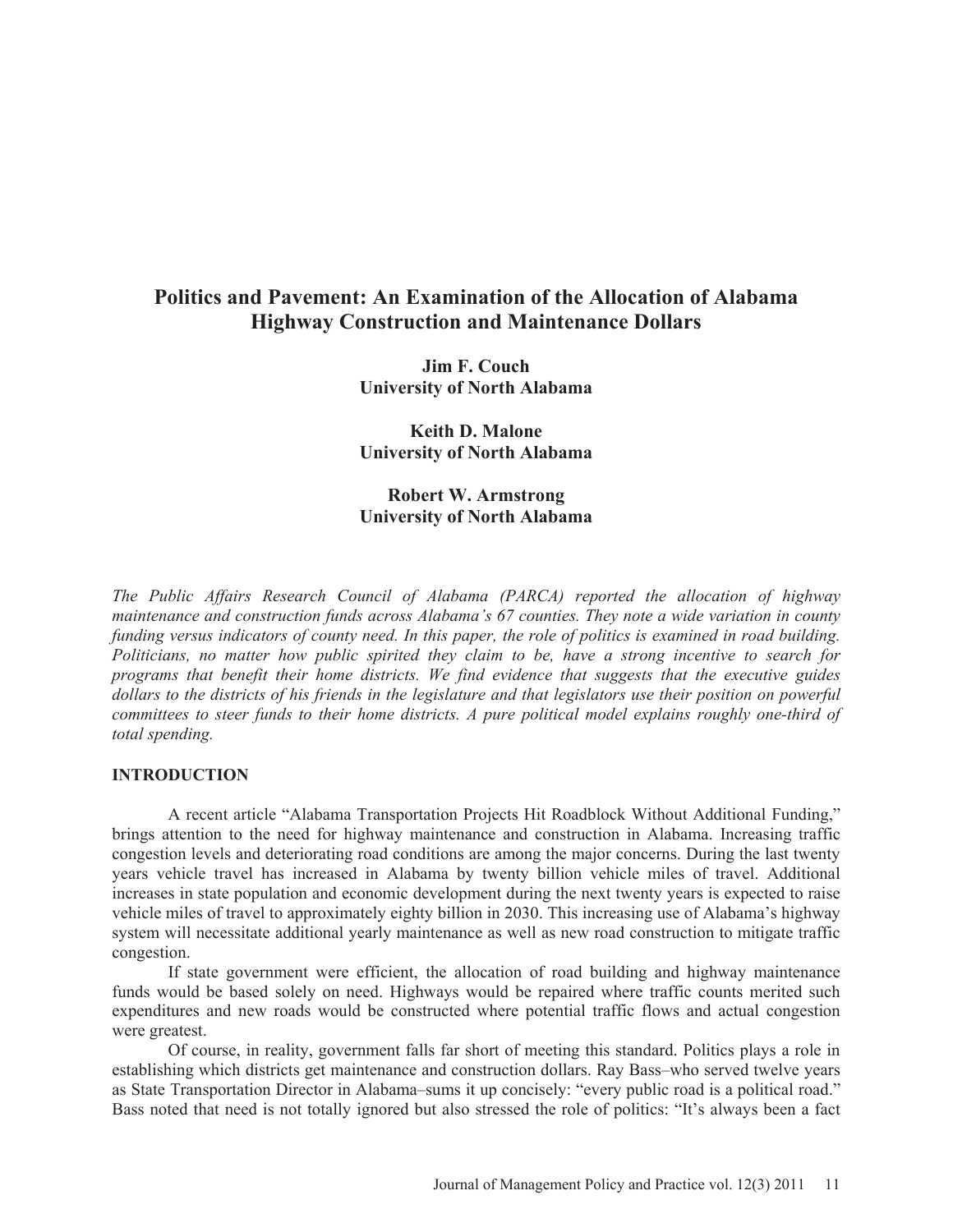that road decisions tend to favor areas where the support [of the governor] came from" (decaturdaily/ news/050529/bass.ghtml).

In Alabama, the chief executive wields great influence over highway construction and maintenance decisions as the governor appoints the Transportation Director. Thus, with each new administration, the completion of certain road projects move up the ladder in terms of importance while others are simply shifted to the back burner. E.J Ellington, of the Decatur Daily News, asserts, "Partially completed roads and seemingly abandoned road projects in the state are symptoms of the way priorities change" (decaturdaily/news/050417/roads.shtml).

In 2005, legislation was introduced in the Alabama legislature to establish a transportation commission with commissioners to be appointed by the governor with advice and consent from the Senate. Commissioners would serve six-year terms and the terms would be staggered. Commissioners would then select a Transportation Director. The impetus for the legislation is to provide at least a measure of continuity to road building and repair in the state. However, the bill's sponsor, Representative Cam Ward, suggested the legislation would also limit the role of politics in decision-making. Regarding politics, Ward points to the executive branch: "There have been administrations in the past–both Republicans and Democrats–that have used the Department of Transportation to get votes over here in the Legislature" (decaturdaily/news/050417/roads.shtml).

Data generated by the Public Affairs Research Council of Alabama (PARCA) makes it possible to empirically analyze how road building and maintenance funds were distributed across Alabama's 67 counties between 1994 and 1998–the last year this data was produced. The data is found in their report, "The Quality and Cost of Alabama's Roads, Bridges and Transit Programs." PARCA researchers determined that a wide gap exists between county funds received and county measures of need. In this paper, we investigate how politics influences the laying of pavement. However, we do not limit the search to the chief executive; the legislative branch's influence is also analyzed. The paper is organized as follows. In the next section, a brief look at the literature surrounding the influence of politics is discussed. Then, the data used is presented and analyzed. The last section includes the results and some final concluding remarks.

#### **PUBLIC CHOICE ECONOMICS**

Public choice economists have investigated the role of politicians and have advanced our understanding of the actions undertaken by those in the public sector. Before these insights were incorporated into our understanding, policies adopted that seemed contrary to the public interest were explained by asserting that policymakers made mistakes, lacked information or simply were not given the resources to adequately carry out the task. Public choice scholars have shown that no matter how publicspirited politicians may be, their strongest desire is to be reelected. Thus, the public's frequent outcry that government actions seldom solve real problems is misguided since the goal of the policy is not to offer a solution but instead to build a winning coalition for the next election. In addition, both the executive and the legislative branches of government use the apparatus of government for reelection purposes.

Because politicians represent particular geographic areas, they can enhance their reelection fortunes by promoting policies that promote the well being of their constituents while passing on the costs of the policy to taxpayers in general. In short, politicians act in their own self interest. The fact that PARCA found a disparity between funds allocated and an assessment of need is hardly surprising when the motivation of politicians is considered. A vast literature exists that supports this assertion. Wright (1974), Anderson and Tollison (1991), and Couch and Shughart (1998) found that politics played an important role in the allocation of New Deal appropriations during the Great Depression. Despite the eloquent speeches of Roosevelt about helping those in distress, economic need was virtually ignored when dollars were distributed across the nation. Instead, empirical evidence supports a reelection strategy to the allocation.

Bureaus and Agencies are vulnerable to political pressure as well. Young et al. (2001) found a political component to IRS enforcement patterns. Garrett and Sobel (2003) noted that FEMA disaster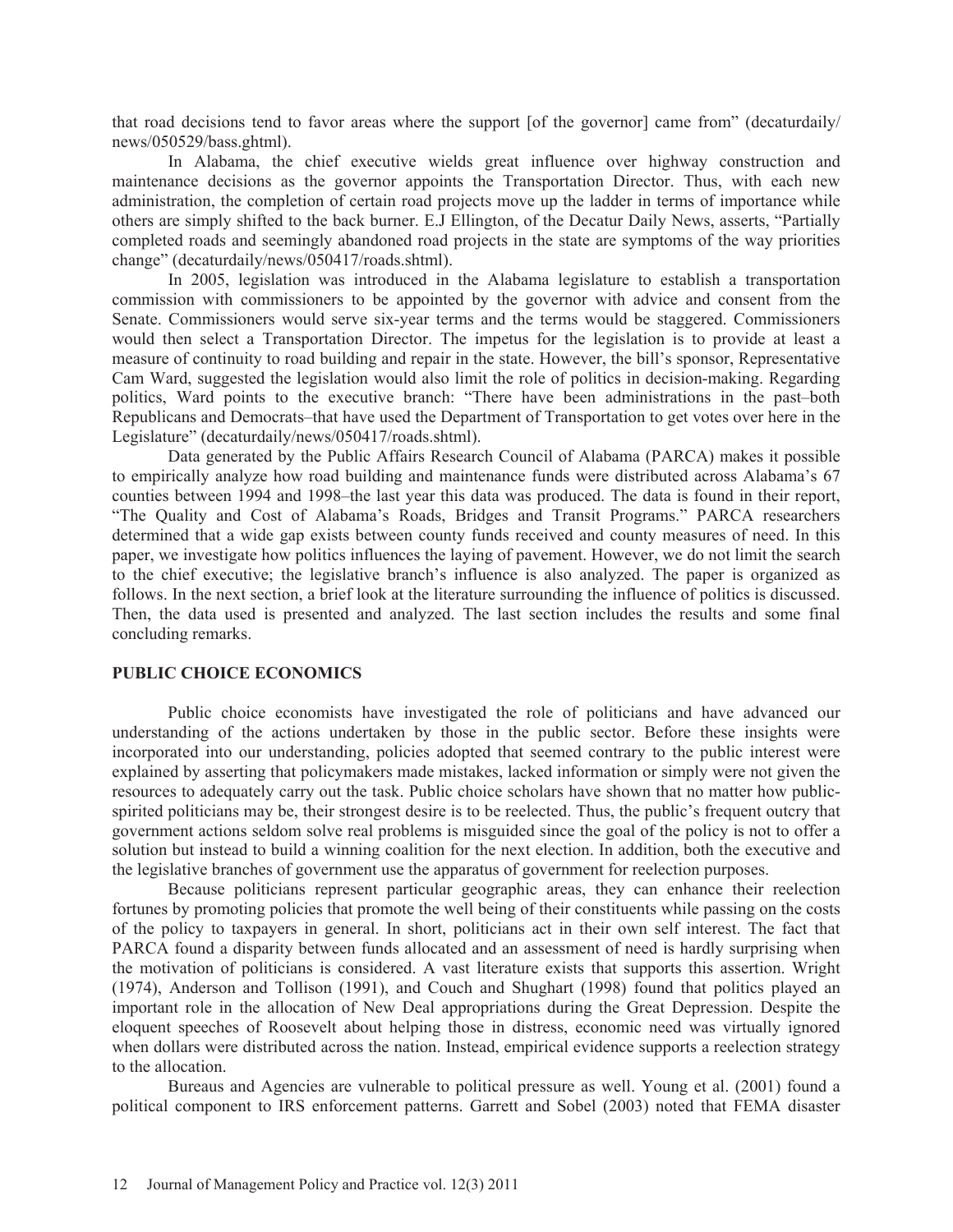expenditures were guided, at least in part, by the president's reelection strategy. Likewise, enforcement by the Environmental Protection Agency (Couch, Williams and Wells 2008) and by Antitrust authorities (Faith, Leavens and Tollison 1982) was found to be politically motivated. Even the allocation of troops during the Vietnam War was determined to be influenced by politics with more troops from states with less political clout deployed to more dangerous locations and in more risky activities (Goff and Tollison 1987).

### **DATA**

The PARCA report, "The Quality and Cost of Alabama's Roads, Bridges and Transit Programs," details how dollars were distributed among Alabama's 67 counties between the years 1994 and 1998. The authors state, "there is no statutory distribution formula for state road funds." Instead, funds are allocated on the basis of a 5-year construction and maintenance-spending plan determined by the Joint Transportation Subcommittee. The Committee was charged to "review and concur in a long-range federal-aid highway plan for proposed highway construction." In addition, "prior to any deviation from the intent of the 5-year plan, the Joint Transportation Committee shall review and concur in the deviation." Despite this oversight, PARCA reported that regarding maintenance funding for example, 21 counties received at least 25% more money than their share of traffic and road miles would indicate, while 10 counties received at least 25% less." Obviously, some factors other than need contributed to the distribution of dollars across Alabama.

Could the self-interest of politicians influence the distribution of dollars across the state? In an effort to test for pork barrel spending, an econometric model is constructed to identify political factors that may have exerted an influence on where funds were allocated. The percentage of total Alabama Department of Transportation (ALDOT) expenditures that flowed to each county for highway construction and maintenance between 1994 and 1998 serves as the dependent variable. We hypothesize that Alabama legislators will use their political clout to direct largess to their home district. Clout, in our analysis, comes in the form of seniority and membership on key committees associated with spending in general and transportation in particular.

As outlined above, the political independent variables include the following on the senate delegation for each county: Average seniority (*SAS*) which is total years of continuous service divided by the number of senators representing the county, average party affiliation (*SPA*) with a value equal to 1 representing a county with only Democratic Senators and a value of 0 if the senate delegation of that county is solely Republican, total years of seniority if the county had a member on the Senate Finance and Taxation General Fund Committee (*SFT*) and zero otherwise, total years of seniority if the county had a member on the Senate Commerce, Transportation and Utilities Committee (*SCT*) and the Transportation and Utilities Subcommittee (*SST*) and zero otherwise.

Political influence by members of the House of Representatives from each county includes average seniority (*HAS*) which is total years of continuous service divided by the number of representatives from each county, average party affiliation (*HPA*) of House members representing each county where again a value of 1 denotes an explicitly Democratic delegation and a Republican only composition represented by 0, total years of seniority if the county was represented by a member of the House Ways and Means Committee (*HWM*) and zero otherwise. Finally, the seniority of a county's senators and representatives was entered in the model if their legislator was a member of the Joint Transportation Committee (*JC*). Counties with no legislators serving on the *JC* were assigned a value of zero. Utilizing these variables the basic model has the following form:

where denotes the percentage of total expenditures for highway maintenance (m) or construction (c) flowing into the *i th* county during the study period. A second model, omitting *SFT* and *SST*, is also estimated to test for multicollinearity. The results for this specification are denoted as model two.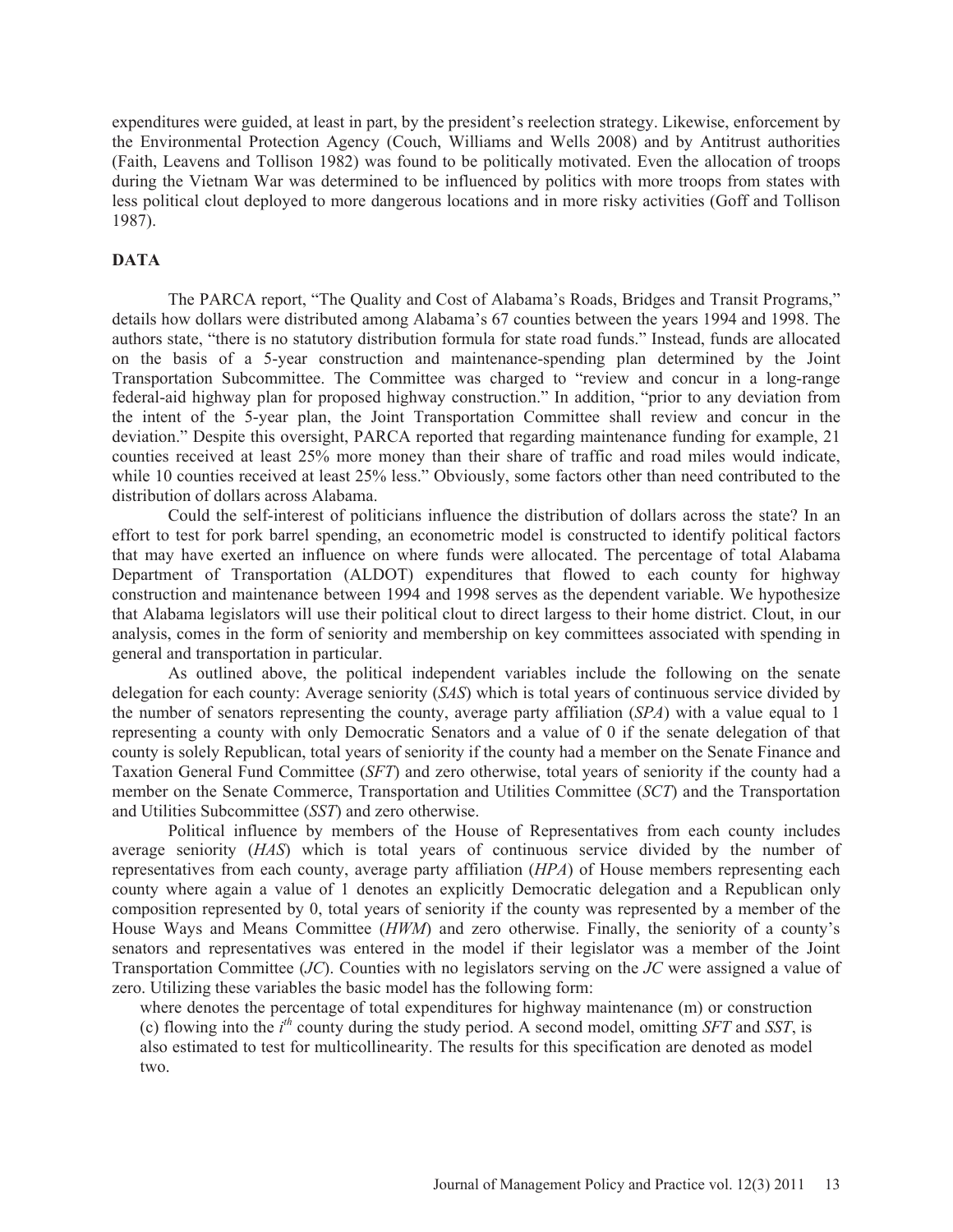#### **RESULTS AND CONCLUSIONS**

Results for maintenance and construction regressions are located in Tables One and Two respectively. The evidence suggests that politics certainly plays a significant role in the allocation of highway dollars across Alabama. A political model explains between 34 and 37 percent of the variation of the distribution of highway maintenance funds and between 28 and 30 percent of the distribution of highway construction funds. Thus, roughly one-third of the allocation of dollars is politically driven according to the results.

During the period covered by the PARCA report, Democratic Governor Jim Folsom served in 1994 while Republican Governor "Fob" James served the remainder of the investigation period. Thus, a Republican governor was in office during the majority of time under study. Senate party affiliation was negative and significant in three of the four models investigated. Since a Democratic delegation is represented by 1 for *SPA*, the results for party affiliation suggest that the Republican governor guided both maintenance and construction dollars away from districts represented by Democrats. One interpretation is that the governor is punishing representatives from the other political party. In also might be true that those districts represented by a Democrat offered fewer votes for the Republican governor and thus, the governor is rewarding his supporters by steering dollars to Republican strongholds. House affiliation was not significant in the models.

| Variable                    | Model 1            | Model 2         |
|-----------------------------|--------------------|-----------------|
| Intercept                   | $1.73***(5.2)$     | $1.92***(6.0)$  |
| Senate Average Seniority    | $-0.009(-0.44)$    | $-0.001(-0.44)$ |
| Senate Party Affiliation    | $-0.59*(-1.93)$    | $-0.64**(-2.0)$ |
| Senate Finance and Taxation | $0.02*(1.86)$      |                 |
| <b>Senate Commerce</b>      | 0.03(1.52)         | 0.02(1.5)       |
| Transportation              |                    |                 |
| Senate Subcommittee         | $-0.02(-0.63)$     |                 |
| Transportation              |                    |                 |
| House Average Seniority     | 0.01(0.46)         | 0.001(0.03)     |
| House Party Affiliation     | $-0.37(-1.2)$      | $-0.42(1.3)$    |
| House Ways and Means        | $0.02$ *** $(2.6)$ | $0.03***(2.9)$  |
| Joint Committee             | 0.33(1.5)          | 0.37(1.87)      |
| R-Square                    | 0.37               | 0.34            |

#### **TABLE 1 MAINTENANCE EXPENDITURES**

(t-statistics in parentheses, \*10% level of confidence, \*\* 5% level of confidence, \*\*\* 1% level of confidence)

Both the Senate committee associated with spending (Senate Finance and Taxation) and the House committee associated with spending (House Ways and Means) were positively and significantly associated with more transportation funds. The evidence suggests that members of these key committees used their influence to guide ALDOT maintenance and construction dollars back to their district. We likewise find evidence that the Joint Transportation Committee was associated with greater maintenance expenditures. Thus, the results suggest that the activities of the Joint Committee on Transportation 5-year plan includes, at least in part, schemes to steer largess to committee members home districts.

The evidence supports the notion that politics plays a key role in the laying of pavement across the state. State government is far from efficient with almost one-third of expenditures explained by a purely political model. It is also clear that efforts in the Alabama legislature to reduce the political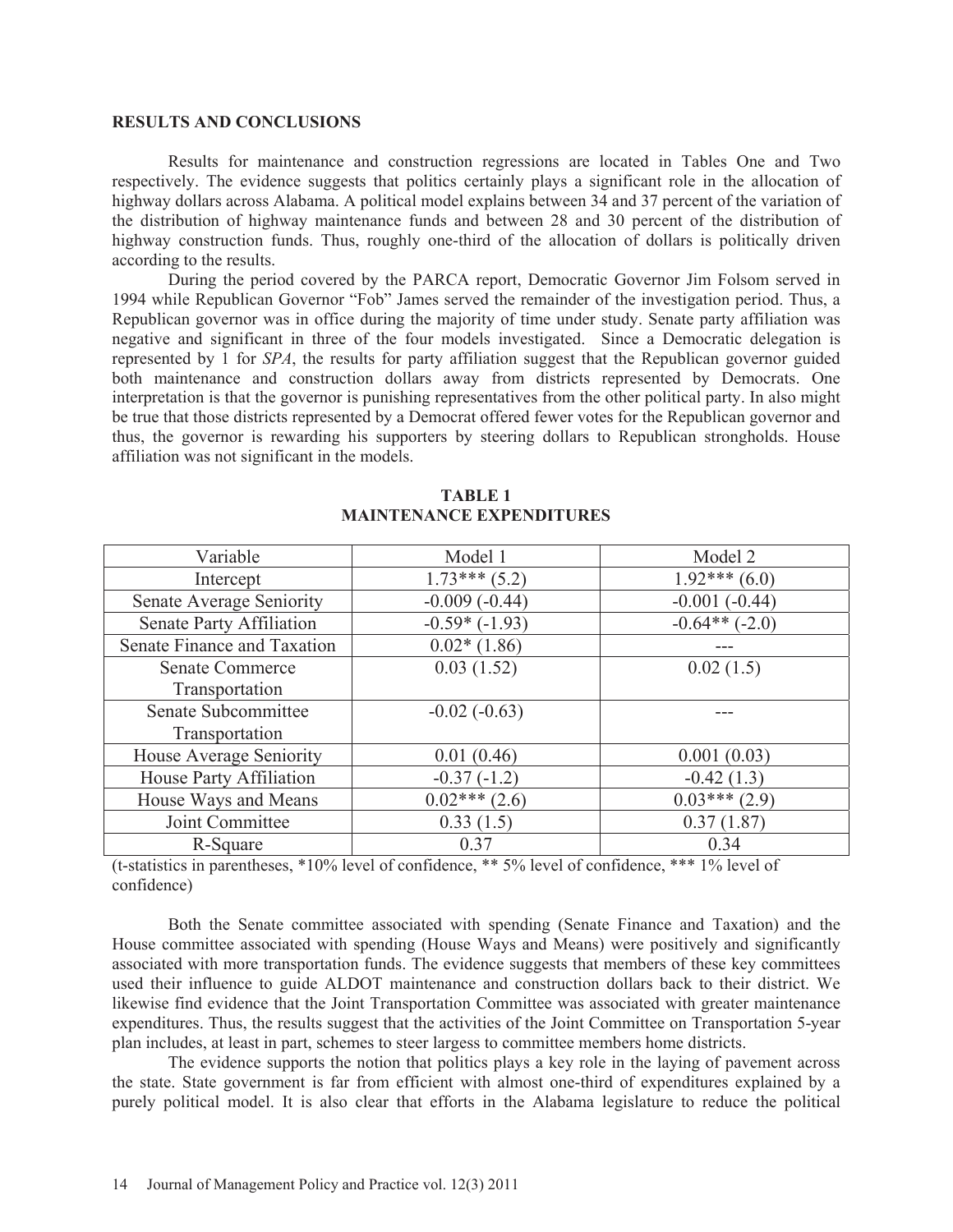influence of the chief executive is merited but legislators should also look to themselves as well. Dollars are distributed in a manner that helps enhance the political fortunes of Alabama's governor and legislators.

| Variable                    | Model 1         | Model 2          |
|-----------------------------|-----------------|------------------|
| Intercept                   | $2.21***$ (3.4) | $2.51***(4.0)$   |
| Senate Average Seniority    | $-0.04(-0.09)$  | $-0.02(0.54)$    |
| Senate Party Affiliation    | $-1.17(-1.9)$   | $-1.25**(-2.09)$ |
| Senate Finance and Taxation | $0.034*(1.4)$   |                  |
| <b>Senate Commerce</b>      | 0.002(0.04)     | 0.001(0.03)      |
| Transportation              |                 |                  |
| Senate Subcommittee         | $-0.01(-0.15)$  |                  |
| Transportation              |                 |                  |
| House Average Seniority     | $-0.01(-0.48)$  | $-0.03(-0.95)$   |
| House Party Affiliation     | $0.19(-0.32)$   | 0.12(0.2)        |
| House Ways and Means        | $0.06***(3.2)$  | $0.06***(3.4)$   |
| Joint Committee             | 0.46(1.15)      | 0.47(1.25)       |
| R-Square                    | 0.3             | 0.28             |

## **TABLE 2 CONSTRUCTION EXPENDITURES**

(t-statistics in parentheses, \*10% level of confidence, \*\* 5% level of confidence, \*\*\* 1% level of confidence)

### **REFERENCES**

Anderson, G. M., and Tollison, R. D. (1991). Congressional Influence and Pattern of New Deal Spending, 1933-1939. *Journal of Law and Economics*, 34, 161-175.

Couch, J. F.,Williams, R. J., and Wells, W.H. (2008). Environmental Protection Agency Enforcement Patterns: A Case of Political Pork Barrel? In Jürgen G. Backhaus (ed.), *Political Economy, Linguistics and Culture: Crossing Bridges* vol. 5 of European Heritage in Economics and the Social Sciences (pp.233-240). Berlin, Germany: Springer.

Couch, J. F. and Shughart, W. F. (1998). *The Political Economy of the New Deal*. Cheltenham, U.K. and Northampton, MA. U.S.A.: Edward Elgar.

Ellington, M.J. (2005, April 17). Bumpy Highways Linked to Leadership Changes, U.S. Budget. *The Decatur Daily News*. Retrieved from http:www.decaturdaily.com/decaturdaily/news/050417/roads.shtml

Faith, R.L., Leavens, D.R., and Tollison, R.D. (1995). Antitrust Pork Barrel. in Shughart, W.F.(ed.), *The Causes and Consequences of Antitrust* (pp.201-224). Chicago, IL: University of Chicago Press.

Garrett, T. A. and Sobel, R. S. (2003). The Political Economy of *FEMA* Disaster Payments. *Economic Inquiry*, 41(3), 496-509.

Goff, B. and Tollison, R. (1987). The Allocation of Death in the Vietnam War. *Southern Economic Journal*, 54(4), 316-321.